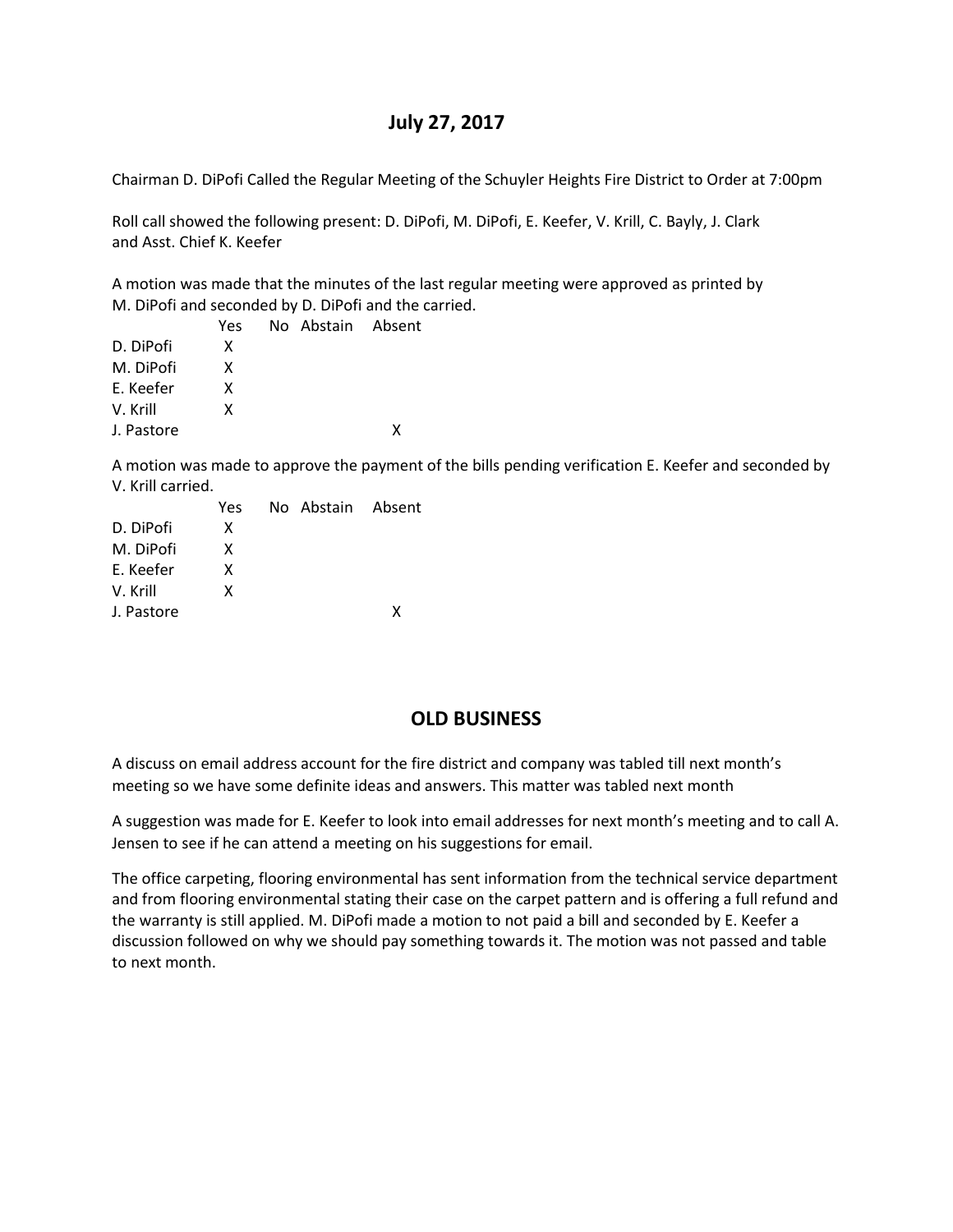I received an email from D DiPofi for the meeting about the floor we had installed and they offered us a 50% discount from the original price of \$2958 which equals \$1479 for a final bill.

D. DiPofi makes a motion to pay \$1479 in full satisfaction of the billing for the job seconded by E. Keefer carried.

| Yes |   |                   |
|-----|---|-------------------|
| x   |   |                   |
|     | x |                   |
| x   |   |                   |
| x   |   |                   |
|     |   | x                 |
|     |   | No Abstain Absent |

### **PROJECT 849 1st Street Watervliet, NY 12189**

R. Campagnola and Rocky from CT Male spoke about the property across the street from the firehouse and explain until we get the site management plan we cannot do anything on that part of the property. We were not able to install a sign over there neither is done and we have the okay, a discussion followed on how things need to be done. They also brought some paperwork on signs that has been done in the Verdoy and Westmere fire departments for the purpose of information when we can go forward. The Verdoy sign cost \$26,000 from En-Sign. The Westmere sign which was built upon specification drafted by CT Male for Westmere was about \$40,000 and contractor for that sign was Vital Signs. Rich also brought the town permit to put up a sign and how it really needs to be handled by a contractor. They also are working with J. Clark for the paperwork to get the easement done.

## **NEW BUSINESS**

I have an application for a hall rental from Joe Pastore for August 19, 2017 for the times of 11 AM to 3:30 PM and he would like the day before August 18, 2017 starting at 5 o'clock for set up. I have all the proper paperwork.

A motion was made by E. Keefer to allow the rental date and time seconded by M. DiPofi carried.

|            | Yes | No Abstain Absent |   |
|------------|-----|-------------------|---|
| D. DiPofi  | x   |                   |   |
| M. DiPofi  | x   |                   |   |
| F. Keefer  | x   |                   |   |
| V. Krill   | x   |                   |   |
| J. Pastore |     |                   | χ |
|            |     |                   |   |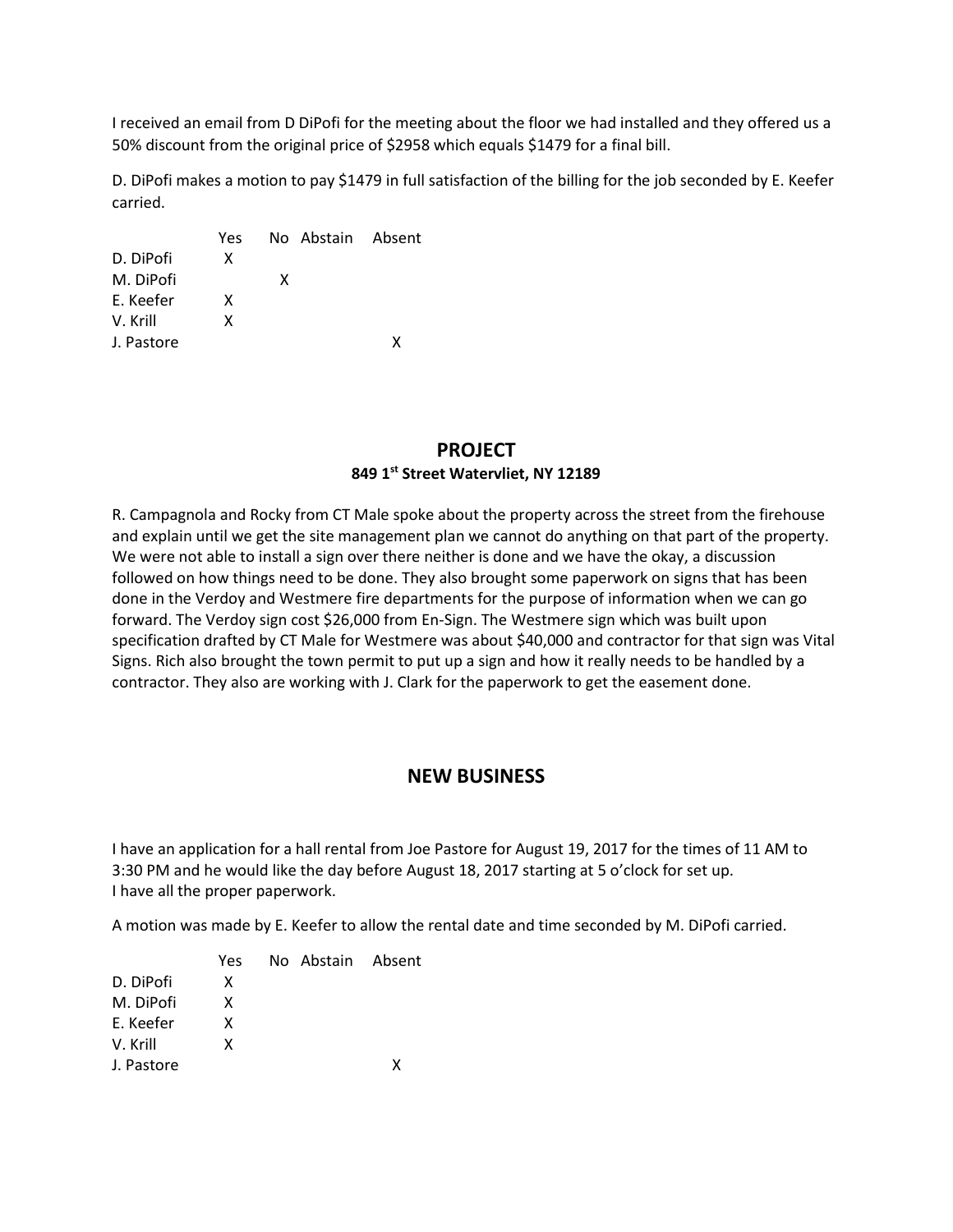We have a second application for a hall rental from Terry Welsh for September 1, 2017 for the time of 7 PM to 11 PM and to set up on the same day 2 p.m. I have all the proper paperwork.

A motion was made by E. Keefer to allow the rental date and time seconded by M. DiPofi carried.

|            | Yes | No Abstain Absent |   |
|------------|-----|-------------------|---|
| D. DiPofi  | x   |                   |   |
| M. DiPofi  | x   |                   |   |
| F. Keefer  | x   |                   |   |
| V. Krill   | x   |                   |   |
| J. Pastore |     |                   | x |
|            |     |                   |   |

We have received a flyer from Congressman Paul D. Tonko for Assistance to Firefighters Grant Workshop on Tuesday, August 22 from 6 PM to 7:30 PM at Midway fire department or Wednesday, August 23 from 3 PM to 4:30 PM at Clifton Park fire department. Would anyone like to go D. DiPofi would like to go on Tuesday, August 22.

A motion was made by E. Keefer for D. DiPofi and A. Fandl to attend on Tuesday, August 22 from 6pm to 7:30pm seconded by M. DiPofi carried.

| Yes |  |                   |
|-----|--|-------------------|
| x   |  |                   |
| x   |  |                   |
| x   |  |                   |
| x   |  |                   |
|     |  | x                 |
|     |  | No Abstain Absent |

## **CHIEF'S REPORT**

#### **See enclose report given by Chief A. Fandl:**

Chief Fandl was unable to attend, he said Assistant Chief K. Keefer is place to submit his report he discussed items such as rescue replacement committee, hose testing, interesting going to the grant writing workshop, emergency services coffee social, Albany fire extinguisher, the second quarter NIFRS reports the background check has been sent for the two new prospective members. He also indicated the four items that he would like to purchase, and all estimates are there.

A motion was made by E. Keefer to purchase all the items and seconded by M. DiPofi carried.

|            | Yes | No Abstain Absent |   |
|------------|-----|-------------------|---|
| D. DiPofi  | x   |                   |   |
| M. DiPofi  | x   |                   |   |
| F. Keefer  | x   |                   |   |
| V. Krill   | x   |                   |   |
| J. Pastore |     |                   | x |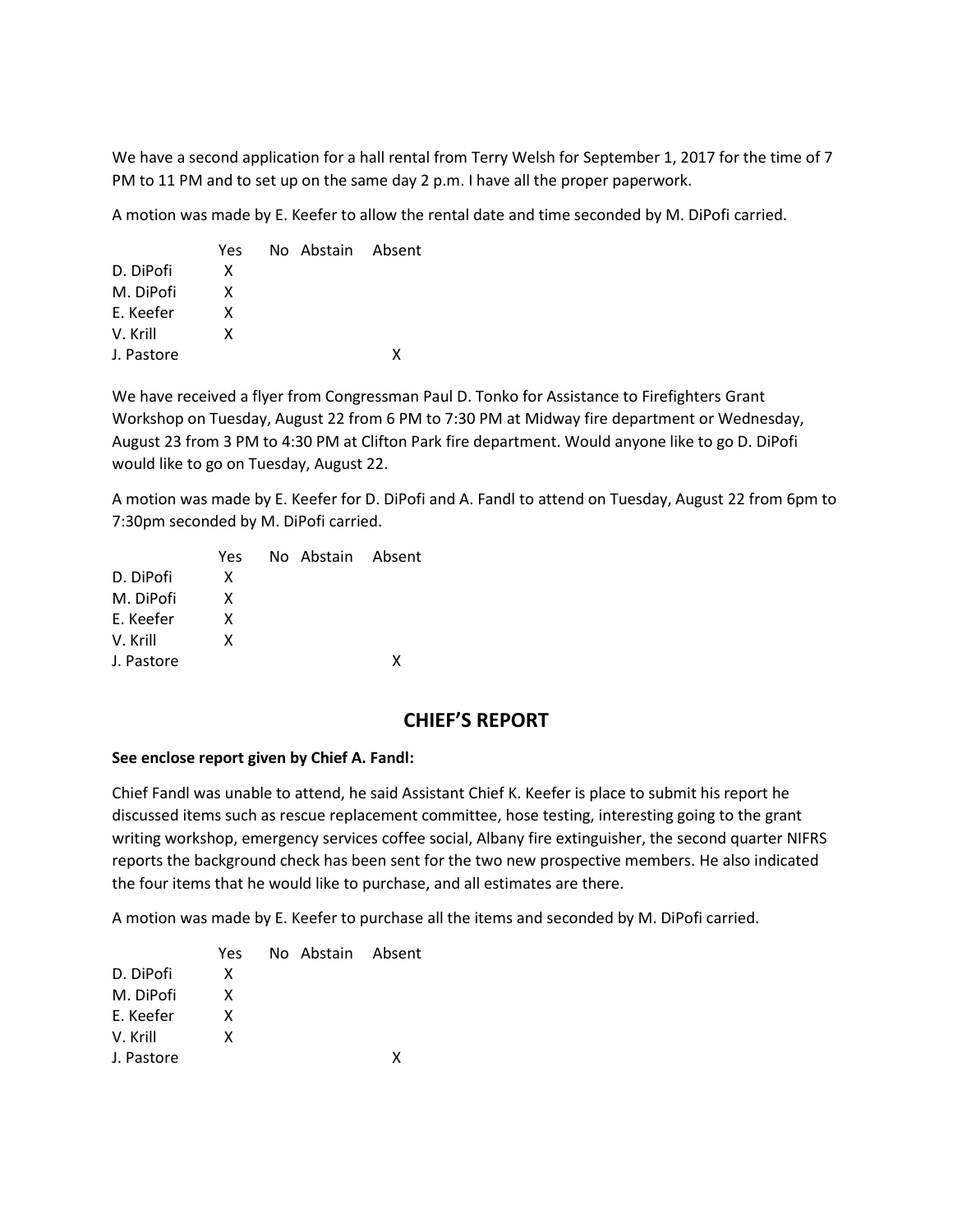## **REPORTS**

#### **V. Krill:**

Nothing at this time

#### **M. DiPofi:**

We received a bill for the repair on the roof June 3, 2017, I was told it was covered under our contract so I had them send us a copy of the contract and had Earl hold the bill until our meeting. Upon review of the bills the roofing contract was never paid. A motion was made by M. DiPofi to paid a bill for the repairs on June 23, 2017 for the amount of \$738 seconded by V. Krill carried

|            | Yes | No Abstain Absent |   |
|------------|-----|-------------------|---|
| D. DiPofi  | x   |                   |   |
| M. DiPofi  | x   |                   |   |
| E. Keefer  | x   |                   |   |
| V. Krill   | x   |                   |   |
| J. Pastore |     |                   | x |

I will be going back to work August 7 we need more effort put in by the other commissioners and be available more, also we need to keep the office clean and not just put stuff on the floor or desktops.

#### **J. Pastore:**

Absent

### **E. Keefer:**

I have started taking inventory of the office and have done all the computers and monitors and the laser printer. My plans for the tables and chairs is to give them one inventory number per design input quantity of each item, unless the board as another idea. The board decided that every item should have its own inventory number.

SOP's/SOG's and the bylaws as you know isn't as up-to-date for every member. I've had it for about put it on the webpage underrate title like members documents which won't need any signs or passwords it also means the general public will see them also, which I don't think would be a problem we are not hiding anything. We could also make a buy link and everyone can make it their favorite sign into every time to look up these documents and any other item to keep the membership up-to-date on.

I talked to Andy and he says it would take him about four hours to put all the SOP's/SOG's and bylaws in any gets between 70 and \$75 an hour I think it's 71 and change but not sure. It was suggested that we not do this until the SOP's/SOG's and bylaws are updated.

I would like to purchase a Scan Snap which runs about \$450.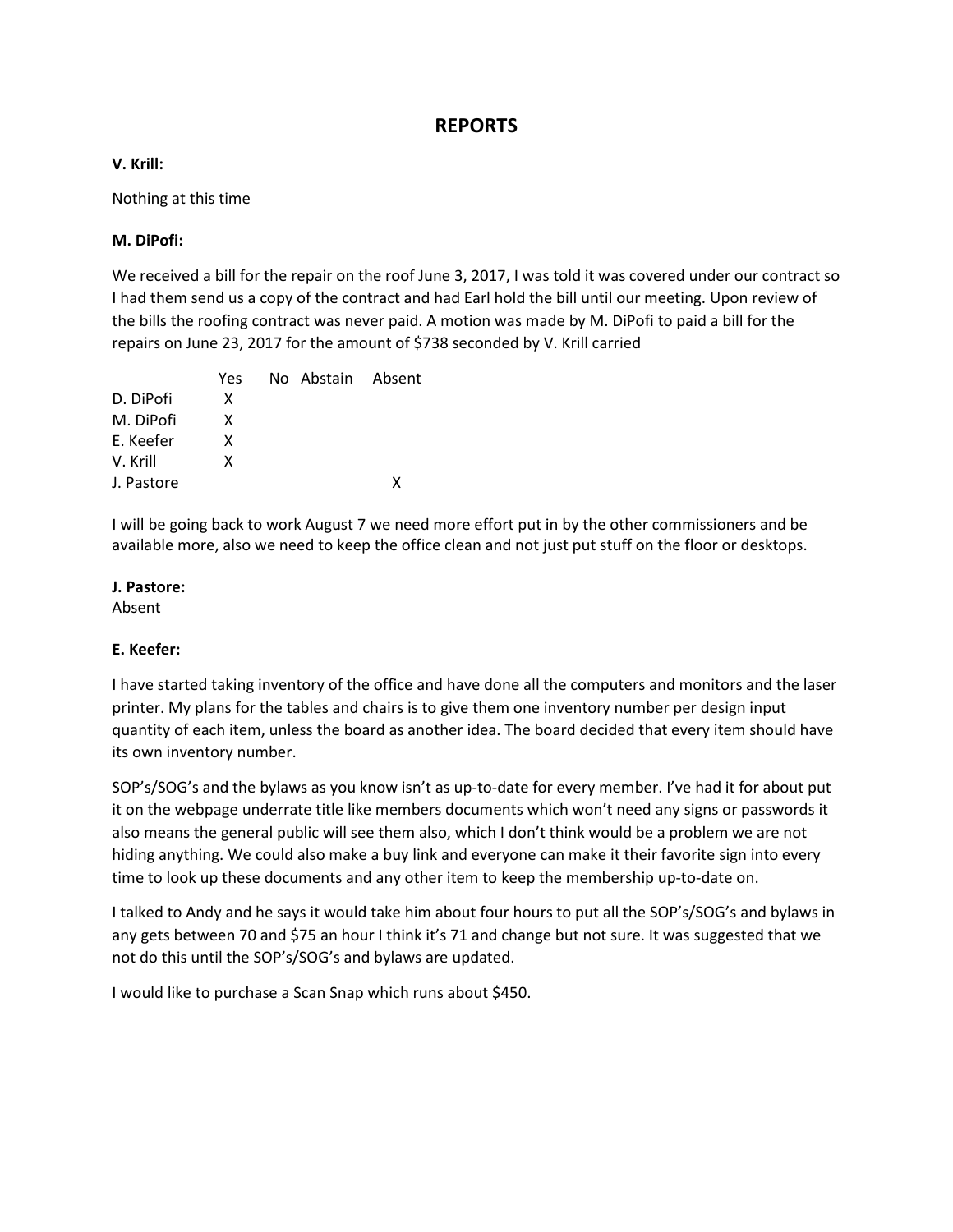A motion was made by M. DiPofi to purchase this scan snap seconded by E. Keefer carried.

 Yes No Abstain Absent D. DiPofi X M. DiPofi X E. Keefer X V. Krill X J. Pastore X

#### **D. DiPofi:**

I would like to ask J. Clark to speak about the paid family leave and withholdings and how this will work. J. Clark stated that the fire districts are exempt from it and are not required to participate by law.

I am going to Levi's the administrative firefighter classification policy and send it to Jack to help me updated for the next district meeting

I would like to update the policies and get help from the president and chief to ask for help on going over all the policies (district and company) may be two from the company, a line officer and a civil officer, all three Chiefs and the commissioners.

On the helmet shields I will write a policy so that they all are uniform and proper identification.

#### **C. Bayly:**

I would like to borrow some tables and chairs.

A motion was made by D. DiPofi for Cindie to borrow the tables and chairs if not already committed and proper paperwork is seconded by V. Krill carried

|            | Yes |  | No Abstain Absent |
|------------|-----|--|-------------------|
| D. DiPofi  | x   |  |                   |
| M. DiPofi  | x   |  |                   |
| F. Keefer  | x   |  |                   |
| V. Krill   | x   |  |                   |
| J. Pastore |     |  | ¥                 |

#### **J. Clark:**

I will have a best value policy sent to you to consider to adopt at the next meeting.

On the property across the street I have all the paperwork here to be signed by the proper people and will send a copy of the paperwork to the secretary for the minutes. The Resolution authorizing the Chair to sign the environmental easement and all other documents requested by ENCON was approved on motion as follows